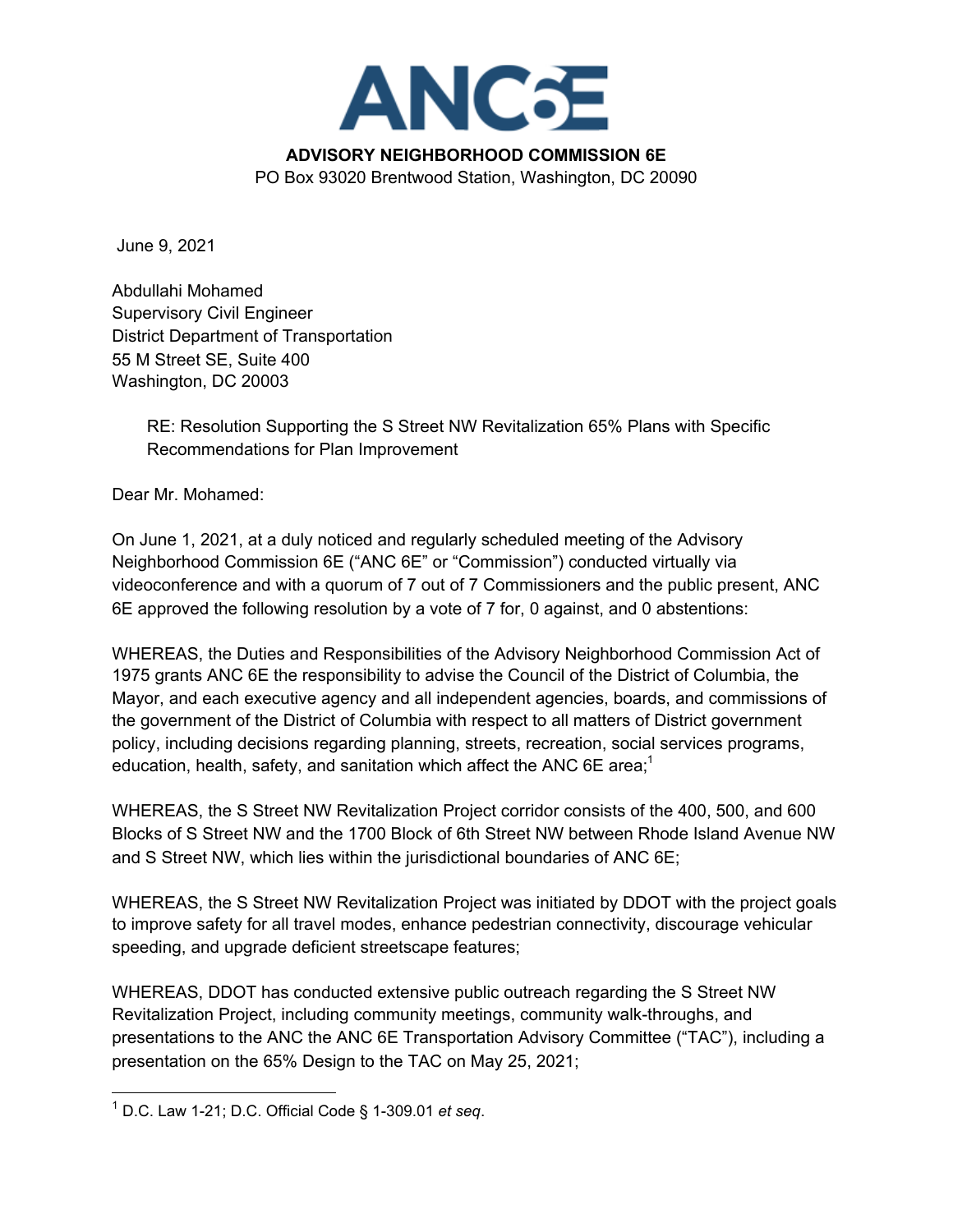

WHEREAS, ANC 6E has passed resolutions supportive of the S Street NW Revitalization Project at both the concept stage and the 30% design stage with specific recommendations for project improvements;2

WHEREAS, the 65% Design S Street NW Revitalization Project includes numerous measures that will calm traffic and improve pedestrian safety, including:

- Installation of curb extensions at each intersection within the project corridor that will reduce pedestrian crossing distances and slow vehicles entering the intersections;
- Conversion of the intersection of S Street and 5th Street NW to an all-way stop;
- Addition of high-visibility crosswalks at all intersections within the project corridor; and
- Elimination of the slip lane and narrowing of the turning radius at the intersection Florida Avenue and New Jersey Avenue NW;

WHEREAS, the 65% Design for the S Street NW Revitalization Project will widen sidewalks and bring them into compliance with ADA standards, including standards for sidewalk width and curb ramps;

WHEREAS, the 65% Design for the S Street NW Revitalization Project will improve stormwater management using curb extensions and tree boxes with bioretention planters and enhance tree canopy that will contribute to the livability and climate resiliency of the neighborhood;

WHEREAS, the 65% Design for the S Street NW Revitalization Project will close S Street NW between New Jersey Avenue NW and 4th Street NW. This street closure will significantly improve traffic safety in the traffic triangle bordered by Florida Avenue NW, Rhode Island Avenue NW, and New Jersey Avenue NW. The closure will also reclaim the roadbed as a community space for the use and enjoyment of pedestrians, bicyclists, and micromobility users;

THEREFORE, BE IT RESOLVED that ANC 6E reiterates its strong support for the S Street NW Revitalization Project, including support for the 65% design plans;

BE IT FURTHER RESOLVED that ANC 6E recommends the following design enhancements to further improve safety and accessibility of the the 65% design plans:

https://drive.google.com/file/d/12d\_Ba2M1qfhpmezRUz\_LjwhnDwetPXcn/view?usp=sharing

<sup>2</sup> ANC Resolution #1: *RE: Support for Traffic Calming and Streetscape Improvements for the 400 and 500 Blocks of S Street NW and the 1700 Block of 6th Street NW between Rhode Island Avenue NW and S Street NW*, 8 December 2019. Available:

ANC Resolution #2: *RE: Resolution Supporting the S Street NW Revitalization 30% Plans with Specific Recommendations for Plan Improvement*, 8 November 2020. Available:

https://drive.google.com/file/d/1P7U9ixZDa8bWCcC090FWeVuht3L94TKa/view?usp=sharing.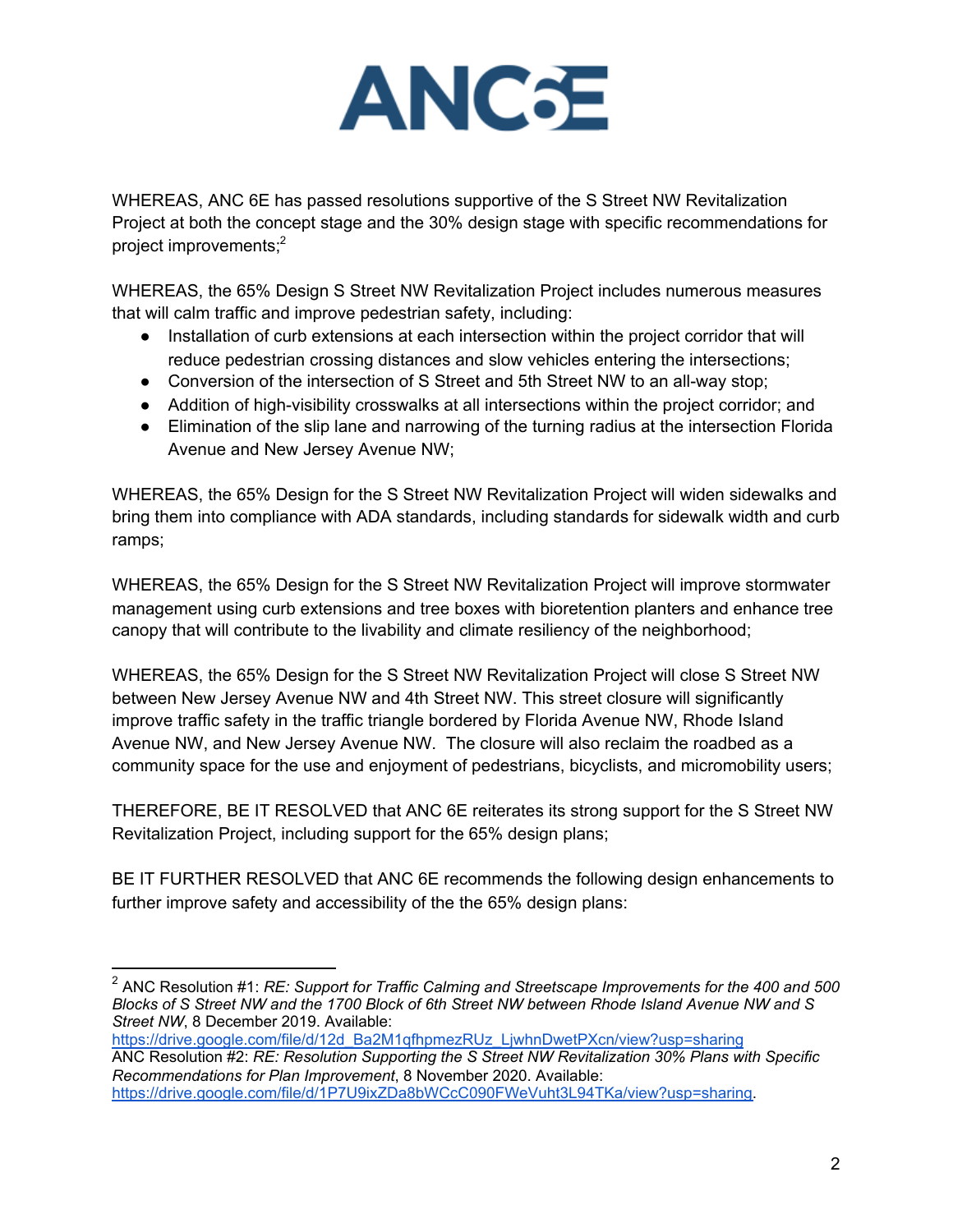

- Build a direct, accessible pathway for pedestrians to access the bus stop at Rhode Island Avenue NW and New Jersey Avenue NW (WMATA Bus Stop 1001597) from 4th Street NW (and vice versa) (*See illustration in Appendix 1*);
- Widen the crosswalk and install a second curb ramp across Florida Avenue NW between 4th Street NW and Rhode Island Avenue NW to allow pedestrians to continue front the triangle onto both 4th Street NW and Rhode Island Avenue NW (and vice versa) (*See illustration in Appendix 1*);
- Retain the traffic light at the intersection of S Street NW and New Jersey Avenue NW; and
- Include a raised crosswalk across S Street St NW at Wiltberger Street NW to slow traffic and enhance pedestrian visibility;

ON BEHALF OF THE COMMISSION,

Sincerely,

Rachelle Nigro

Rachelle Nigro, **Chair** 

CC: Interim Director Everett Lott, DDOT Andrew DeFrank, Ward 6 Community Engagement Specialist, DDOT Charles Allen, Ward 6 Councilmember